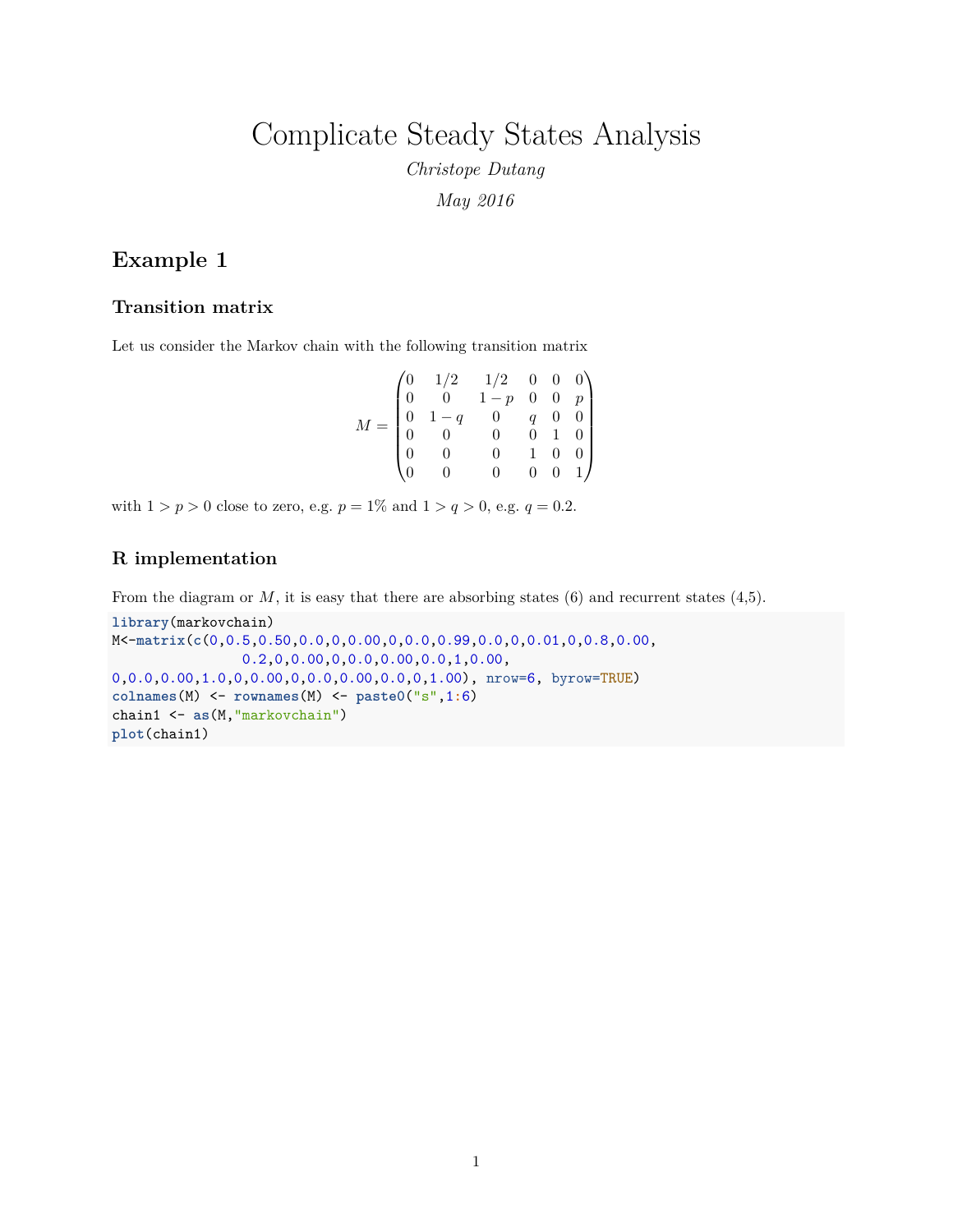

#### **Invariant measure**

We need to solve the following system in order to get the invariant measure

$$
\mu M = \mu \Leftrightarrow \begin{cases}\n0 = \mu_1 \\
0.5\mu_1 + (1 - q)\mu_3 = \mu_2 \\
0.5\mu_1 + (1 - p)\mu_2 = \mu_3 \\
q\mu_3 + \mu_5 = \mu_4 \\
\mu_4 = \mu_5 \\
p\mu_2 + \mu_6 = \mu_6\n\end{cases} \Leftrightarrow \begin{cases}\n\mu_1 = 0 \\
(1 - q)\mu_3 = \mu_2 \\
(1 - p)\mu_2 = \mu_3 \\
q\mu_3 + \mu_4 = \mu_4 \\
\mu_5 = \mu_4\n\end{cases} \Leftrightarrow \begin{cases}\n\mu_1 = 0 \\
\mu_2 = 0 \\
\mu_3 = 0 \\
\mu_5 = \mu_4\n\end{cases}
$$

Using the probability condition  $\sum_i \mu_i = 1$ , we get  $2\mu_4 + \mu_6 = 1$ . So there exists an infinite number of invariant measures of the form (as long as  $p > 0$ )

$$
\mu = (0, 0, 0, \nu, \nu, 1 - 2\nu), \nu \in [0, 1/2].
$$

Note that there are independent of the value of *p* and *q*. Indeed, we have

mu <- **c**(0, 0, 0, 1**/**4, 1**/**4, 1**/**2) mu **%\*%** M ## s1 s2 s3 s4 s5 s6 ## [1,] 0 0 0 0.25 0.25 0.5 mu <- **c**(0, 0, 0, 0, 0, 1) mu **%\*%** M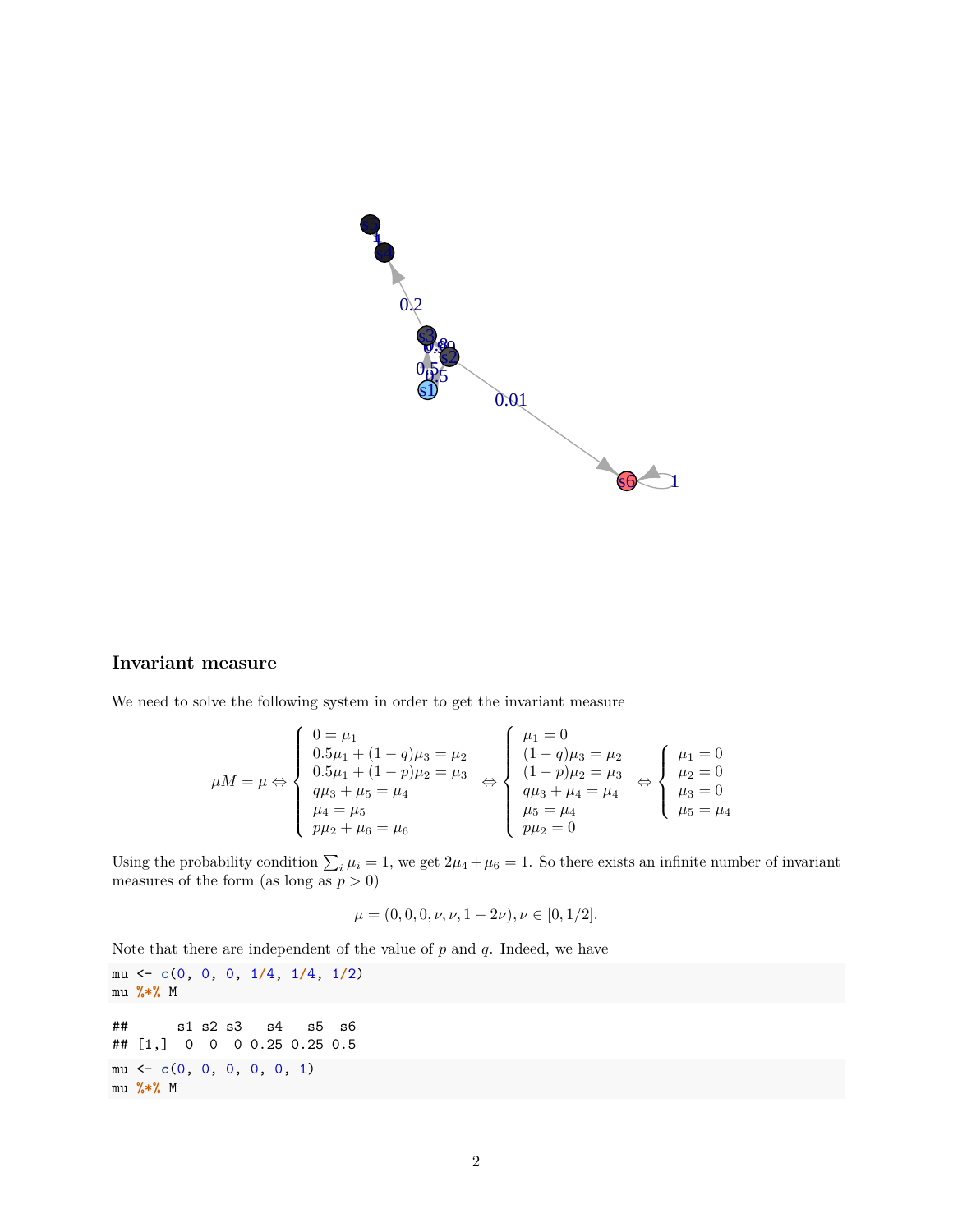## s1 s2 s3 s4 s5 s6 ## [1,] 0 0 0 0 0 1 mu <- **c**(0, 0, 0, 1**/**2, 1**/**2, 0) mu **%\*%** M ## s1 s2 s3 s4 s5 s6 ## [1,] 0 0 0 0.5 0.5 0 **steadyStates**(chain1) ## Warning in steadyStates(chain1): Negative elements in steady states, ## working on closed classes submatrix ## s1 s2 s3 s4 s5 s6 ## [1,] 0 0 0 0.0 0.0 1 ## [2,] 0 0 0 0.5 0.5 0

#### **Classification of states**

Let  $T^{x \to x}$  is the number of periods to go back to state *x* knowing that the chain starts in *x*.

- A state *x* is recurrent if  $P(T^{x\to x} < +\infty) = 1$  (equivalently  $P(T^{x\to x} = +\infty) = 0$ ).
	- $-$  A state *x* is null recurrent if in addition  $E(T^{x\to x}) = +\infty$ .
	- $-$  A state *x* is positive recurrent if in addition  $E(T^{x \to x}) < +\infty$ .
	- **–** A state *x* is absorbing if in addition  $P(T^{x\to x} = 1) = 1$ .
- A state *x* is transient if  $P(T^{x\to x} < +\infty) < 1$  (equivalently  $P(T^{x\to x} = +\infty) > 0$ ).

On the example above, using the transition matrix, we have

 $\forall k > 0, P(T^{s1 \to s1} = k) = 0 \Rightarrow P(T^{s1 \to s1} = +\infty) = 1,$  $P(T^{s4 \to s4}) = 2 = 1 \Rightarrow P(T^{s4 \to s4}) = +\infty = 0,$  $P(T^{s5 \to s5} = 2) = 1 \Rightarrow P(T^{s5 \to s5} = +\infty) = 0,$  $P(T^{s6 \to s6} = 1) = 1 \Rightarrow P(T^{s6 \to s6} = +\infty) = 0.$ 

So the states *s*4, *s*5, *s*6 are recurrent (since  $E(T^{s4 \to s4}) = 2 = E(T^{s5 \to s5})$  and  $E(T^{s6 \to s6}) = 1$ , they are positive recurrent), whereas the state *s*1 is transient. Furthermore, for the last two states, we have

$$
P(T^{s2 \to s2} = 2k) = 0.8^k (1 - p)^k, p > 0 \Rightarrow P(T^{s2 \to s2} = +\infty) = 0,
$$
  
 
$$
P(T^{s3 \to s3} = 2k) = (1 - p)^k 0.8^k, p > 0 \Rightarrow P(T^{s3 \to s3} = +\infty) = 0.
$$

So the states *s*2, *s*3 are recurrent (since  $E(T^{s2 \to s2}) = E(T^{s3 \to s3}) = 1/(1-0.8(1-p)) < +\infty$ , they are positive recurrent).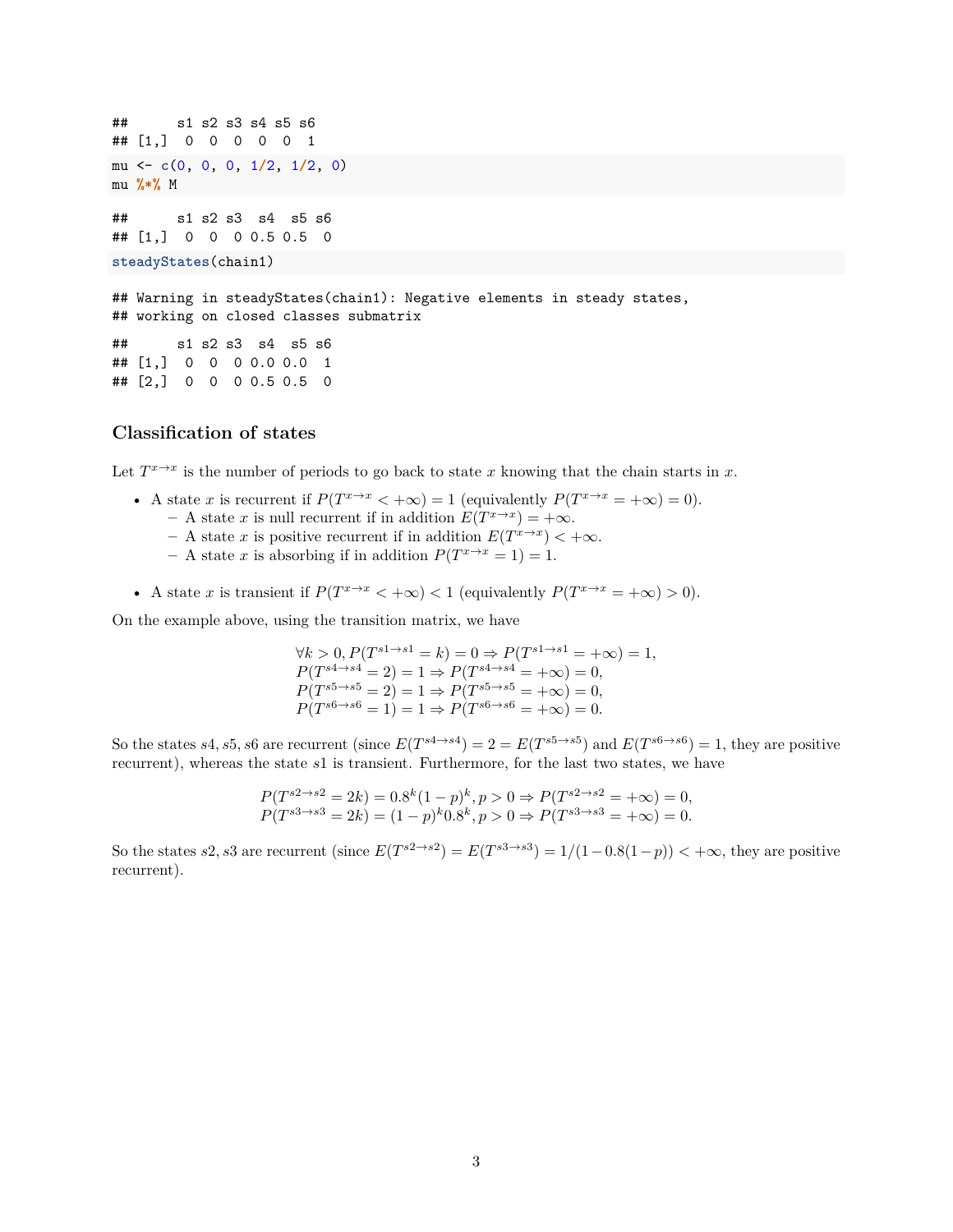### **Analysis of the eigenvalues and eigenvectors**

Let us compute the characteristic polynom of the matrix *M*

Ŷ.

$$
\chi_M(x) = \begin{vmatrix}\n-x & 1/2 & 1/2 & 0 & 0 & 0 \\
0 & -x & 1-p & 0 & 0 & p \\
0 & 1-q & -x & q & 0 & 0 \\
0 & 0 & 0 & -x & 1 & 0 \\
0 & 0 & 0 & 1 & -x & 0 \\
0 & 0 & 0 & 0 & 1-x & 0\n\end{vmatrix} = \begin{vmatrix}\n-x & 1/2 & 1/2 & 0 & 0 \\
0 & -x & 1-p & 0 & 0 \\
0 & 1-q & -x & q & 0 \\
0 & 0 & 0 & -x & 1\n\end{vmatrix} (1-x)
$$
  
\n
$$
= -(1-x) \begin{vmatrix}\n-x & 1/2 & 1/2 & 0 \\
0 & -x & 1-p & 0 \\
0 & 1-q & -x & 0 \\
0 & 0 & 0 & 1\n\end{vmatrix} - x(1-x) \begin{vmatrix}\n-x & 1/2 & 1/2 & 0 \\
0 & -x & 1-p & 0 \\
0 & 1-q & -x & q \\
0 & 0 & 0 & -x\n\end{vmatrix}
$$
  
\n
$$
= -(1-x) \begin{vmatrix}\n-x & 1/2 & 1/2 \\
0 & -x & 1-p \\
0 & 1-q & -x\n\end{vmatrix} + x^2(1-x) \begin{vmatrix}\n-x & 1/2 & 1/2 \\
0 & -x & 1-p \\
0 & 1-q & -x\n\end{vmatrix}
$$
  
\n
$$
= +x(1-x) \begin{vmatrix}\n-x & 1-p \\
1-q & -x\n\end{vmatrix} - x^3(1-x) \begin{vmatrix}\n-x & 1-p \\
1-q & -x\n\end{vmatrix}
$$
  
\n
$$
= [x(1-x) - x^3(1-x)](x^2 - (1-p)(1-q)) = x(1-x)^2(1+x)(x - (1-p)(1-q))(x + (1-p)(1-q))
$$

Therefore the eigenvalues are  $\pm 1, 0, \pm (1 - p)(1 - q)$  with 1 of multiplicity 2. Hence the power of *M* is

$$
M^{n} = P \begin{vmatrix} 1^{n} & 0 & 0 & 0 & 0 & 0 \\ 0 & 1^{n} & 0 & 0 & 0 & 0 \\ 0 & 0 & (-1)^{n} & 0 & 0 & 0 \\ 0 & 0 & 0 & 0 & 0 & 0 \\ 0 & 0 & 0 & 0 & (1-p)^{n}(1-q)^{n} & 0 \\ 0 & 0 & 0 & 0 & 0 & (1-p)^{n}(1-q)^{n} \end{vmatrix} P^{-1}
$$

with an appropriate matrix P changing base in  $\mathbb{R}^6$ .

### **Numerical consideration**

The classification of states is given by dedicated functions

```
communicatingClasses(chain1)
```

```
## [[1]]
## [1] "s1"
##
## [[2]]
## [1] "s2" "s3"
##
## [[3]]
## [1] "s4" "s5"
##
## [[4]]
## [1] "s6"
recurrentClasses(chain1)
## [[1]]
## [1] "s4" "s5"
```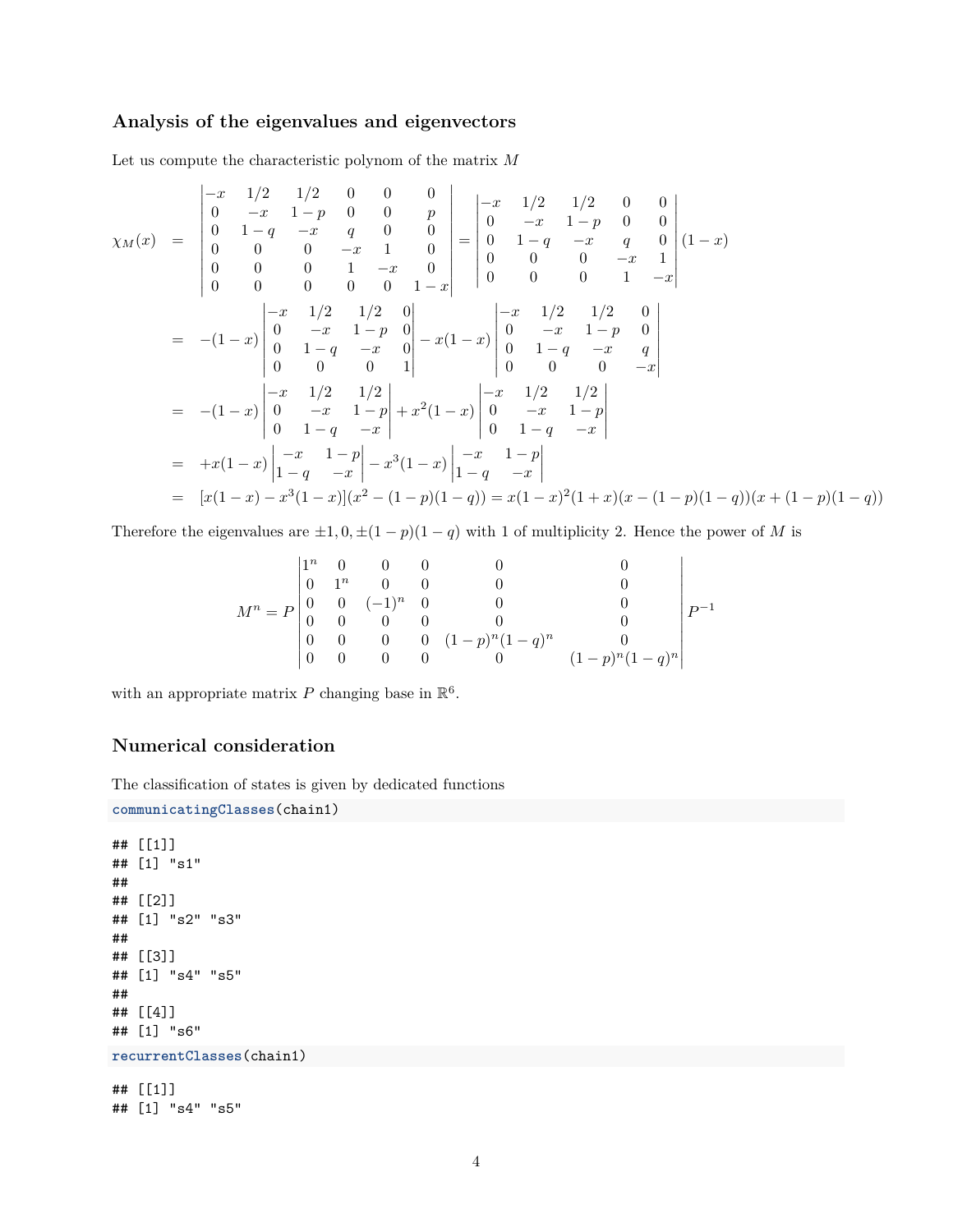## ## [[2]] ## [1] "s6"

**absorbingStates**(chain1)

## [1] "s6"

**transientStates**(chain1)

## [1] "s1" "s2" "s3"

Let us compute power of M. Note that even powers of M yield to a matrix different than odd powers since  $P(T^{s4 \to s4} = 2) = P(T^{s5 \to s5} = 2) = 1.$ 

**library**(expm) M **%^%** 1000

| ## | ี่ ร1 | 52 | 5.3                                                               | s4 | s5 | 56 |
|----|-------|----|-------------------------------------------------------------------|----|----|----|
|    |       |    | ## s1 0 1.163927e-51 1.440359e-51 0.4807692 0.4759615 0.04326923  |    |    |    |
|    |       |    | ## s2 0 2.304575e-51 0.000000e+00 0.9519231 0.0000000 0.04807692  |    |    |    |
|    |       |    | ## s3 0 0.000000e+00 2.304575e-51 0.0000000 0.9615385 0.03846154  |    |    |    |
|    |       |    | ## s4 0 0.000000e+00 0.000000e+00 1.0000000 0.0000000 0.00000000  |    |    |    |
|    |       |    | ## \$5 0 0.000000e+00 0.000000e+00 0.0000000 1.0000000 0.00000000 |    |    |    |
|    |       |    | ## s6 0 0.000000e+00 0.000000e+00 0.0000000 0.0000000 1.00000000  |    |    |    |
|    |       |    |                                                                   |    |    |    |

M **%^%** 1001

```
## s1 s2 s3 s4 s5 s6
## s1 0 1.152287e-51 1.152287e-51 0.4759615 0.4807692 0.04326923
## s2 0 0.000000e+00 2.281529e-51 0.0000000 0.9519231 0.04807692
## s3 0 1.843660e-51 0.000000e+00 0.9615385 0.0000000 0.03846154
## s4 0 0.000000e+00 0.000000e+00 0.0000000 1.0000000 0.00000000
## s5 0 0.000000e+00 0.000000e+00 1.0000000 0.0000000 0.00000000
## s6 0 0.000000e+00 0.000000e+00 0.0000000 0.0000000 1.00000000
```
Invariant measures are the eigenvectors associated to the eigen value 1 for the transposed matrix  $M<sup>T</sup>$  such that  $\mu_i \geq 0$ . If in addition  $\sum_i \mu_i = 1$ , then it is a probability measure.

Let us compute the eigenvalue. We don't retrieve the theoretical values  $\pm 1, 0, \pm (1 - p)(1 - q)$ .

**c**(1, -1, 0, .99**\***.8, -.99**\***.8)

## [1] 1.000 -1.000 0.000 0.792 -0.792 **eigen**(**t**(M))

```
## eigen() decomposition
## $values
## [1] 1.0000000 1.0000000 -1.0000000 0.8899438 -0.8899438 0.0000000
##
## $vectors
## [,1] [,2] [,3] [,4] [,5]
## [1,] 0.000000e+00 0 0.000000e+00 0.00000000 0.000000000
## [2,] 1.161938e-15 0 5.551115e-17 0.48246436 -0.482927050
## [3,] 1.442406e-15 0 -1.665335e-16 0.53670772 0.537222429
## [4,] 7.063412e-01 0 -7.071068e-01 -0.45926896 0.459709403
## [5,] 7.063412e-01 0 7.071068e-01 -0.51606512 -0.516560027
## [6,] -4.652096e-02 1 -2.168404e-19 -0.04383801 0.002555246
## [,6]
```